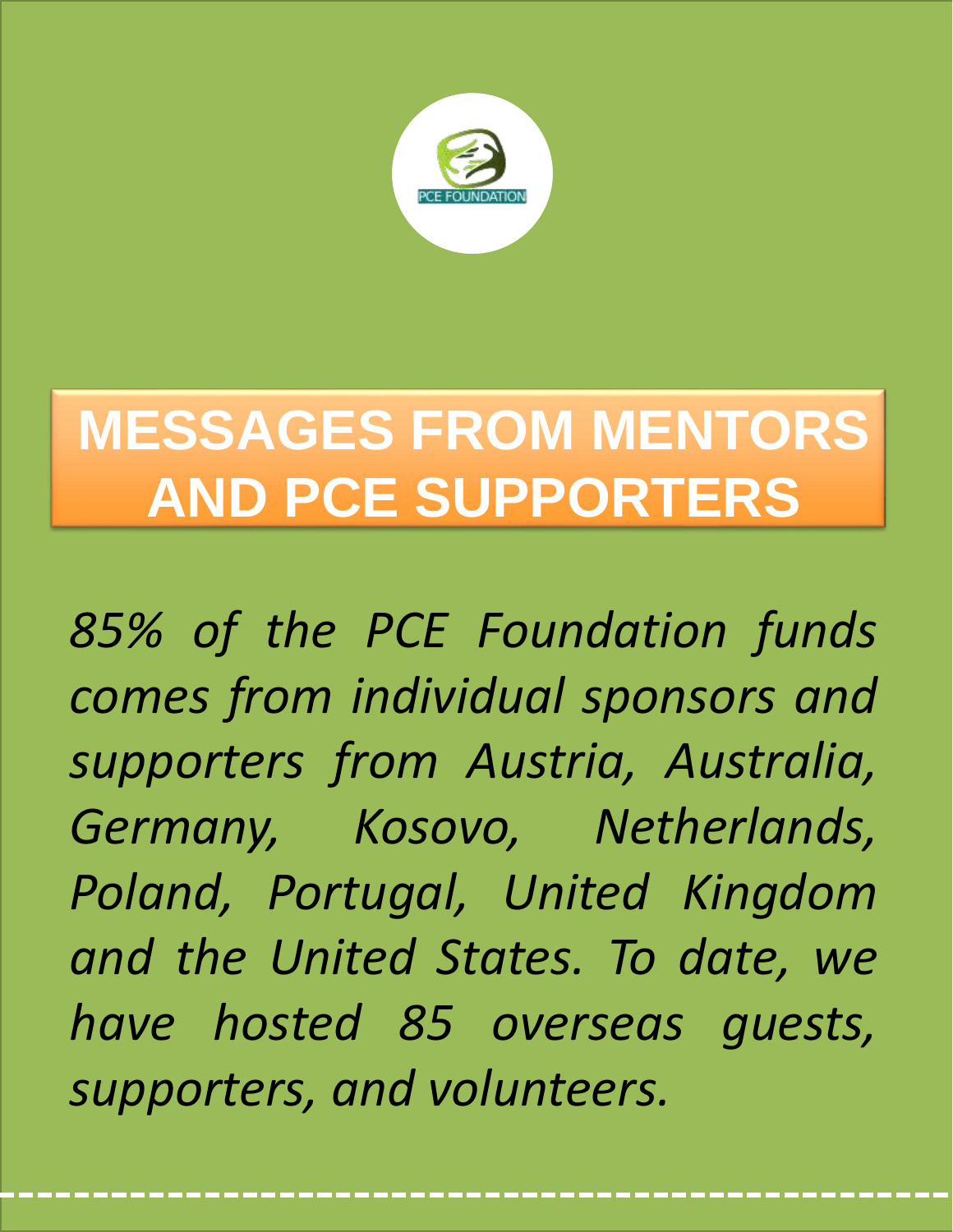

I began sponsoring Sharon 4 years ago.

I first came upon the RGCM program through a work colleague who was travelling to Uganda to visit her Mentee.

Having wanted to sponsor child education in some capacity for many years, I hadn't committed to any organization because the



money never appeared to be getting to where it was needed, but rather was eaten away by administration costs etc. I know that the majority of the funds I pay to support Sharon go directly to her and her family.

I know that I am making a difference because I see it in Sharon's smile and in her determination to fulfill her dream, but it also makes a difference in my life. I am so filled with pride and love for a girl and a family I have never met. I know that Sharon in turn, will make a difference in the lives of the young women who come into her life, be it through her nursing or in her own family life.

One day soon, I hope to meet them all, and that will be the happiest of days!

## **Sharlene G**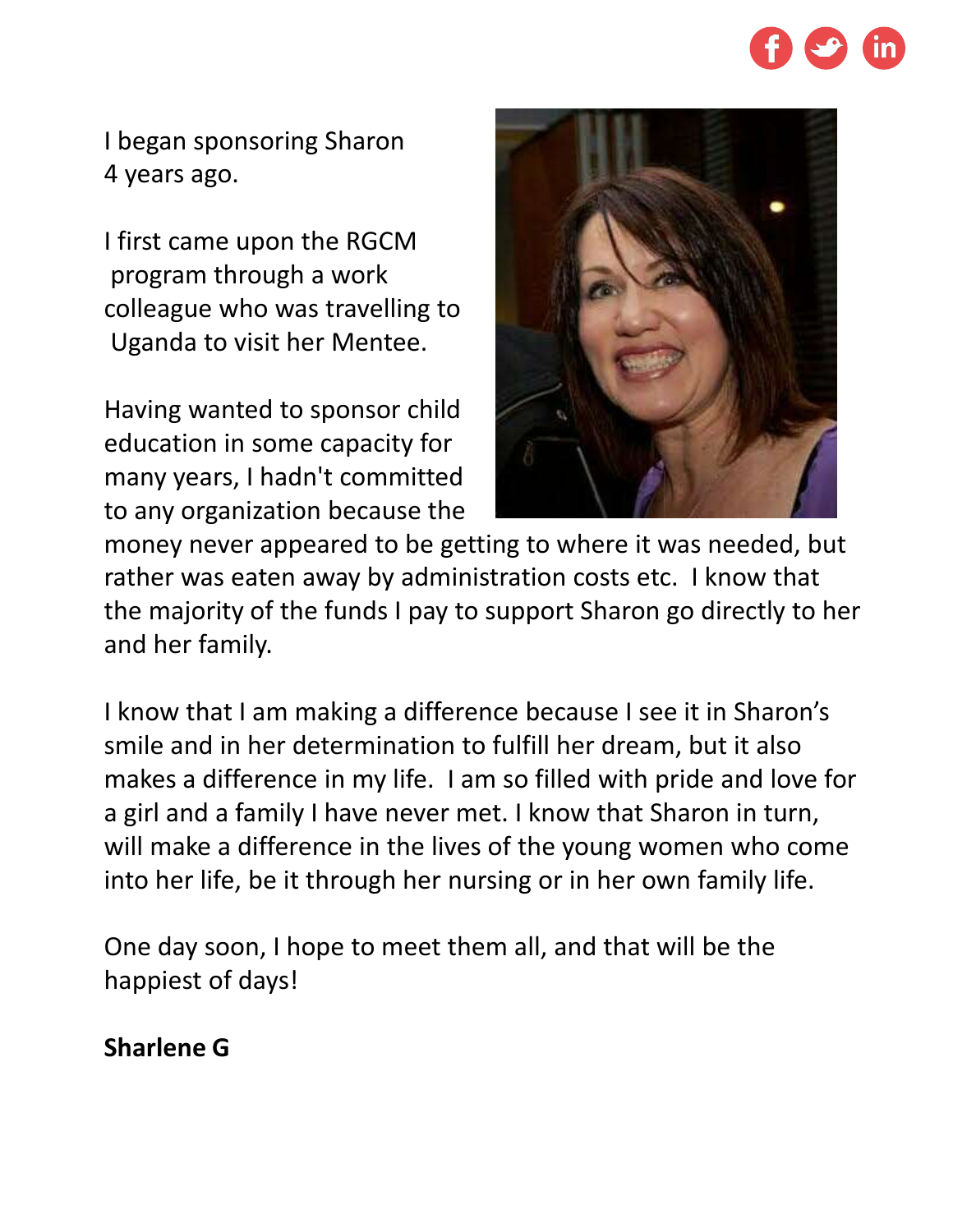

October 2013, was a great month for many of us.

Nancy Wendel had the great idea of putting 5 singles females, with different successful careers, from different cultures and countries together, to go to Tororo and the Schools in Uganda to meet the brave girls, plus take the challenge of climbing Kilimanjaro with charity purposes to the community. Kora, Cass, Heidz, Nancy and myself , Marta, took this challenge with pleasure. We collected for RGCM Uganda around 3000\$.



We spent a great week in Uganda visiting the girls, understanding the program and taking in as much as we could, from the great community Tororo has. We got to Kilimanjaro's summit thanks to all the people who greeted us warmly in Uganda, specially Flavia Agatha, John Chris, Apio Josephine, the brave girls and the great parents who all together made a great team.

It is a highly-recommended life changing experience. All of them inspired us to think out of the box of new ways of living in the capitalist society we live in. It was great to feel the great spirit that goes around the community, real daily fighters with a smile as a weapon, the lucky ones also with books as weapons.

That was our motto during our great adventure, "books are your best weapons".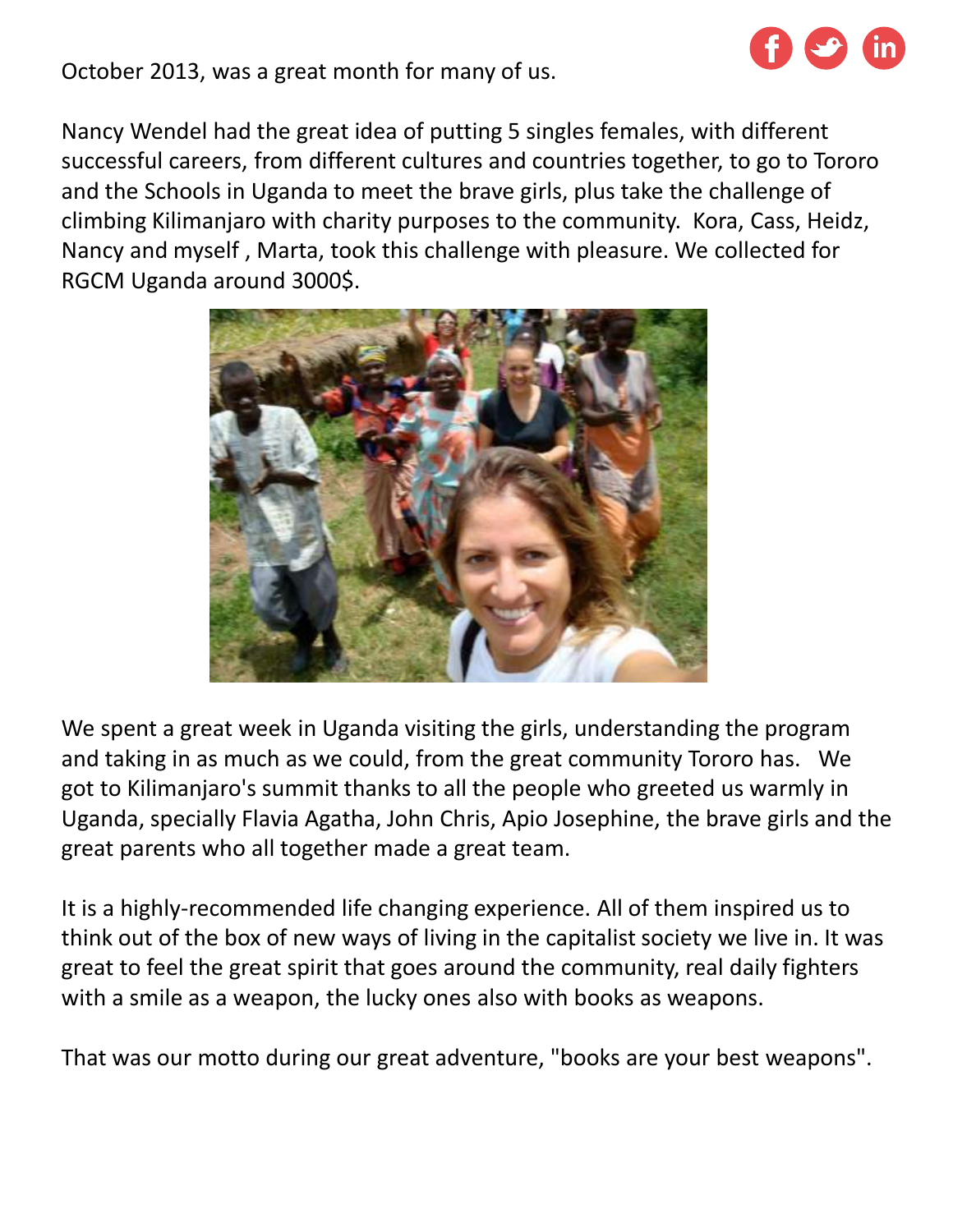

We know it is difficult to change culture and we appreciate the effort. It was important for us to show the young generations of Tororo's community that there is another way of living. To be able to choose your own path you must study hard, get educated and never stop dreaming.

Currently 3 of us are mentors of 2 girls and 1 guy, who are working very hard at school. We are very proud of them.

Thank you for giving me so much joy and happiness, I never thought Uganda's strongest virus is a Smile. I hope we will never get cured and will keep infecting as many as we can. Don't give up.

Thank you,

#### **MARTA Rdguez Sanchez**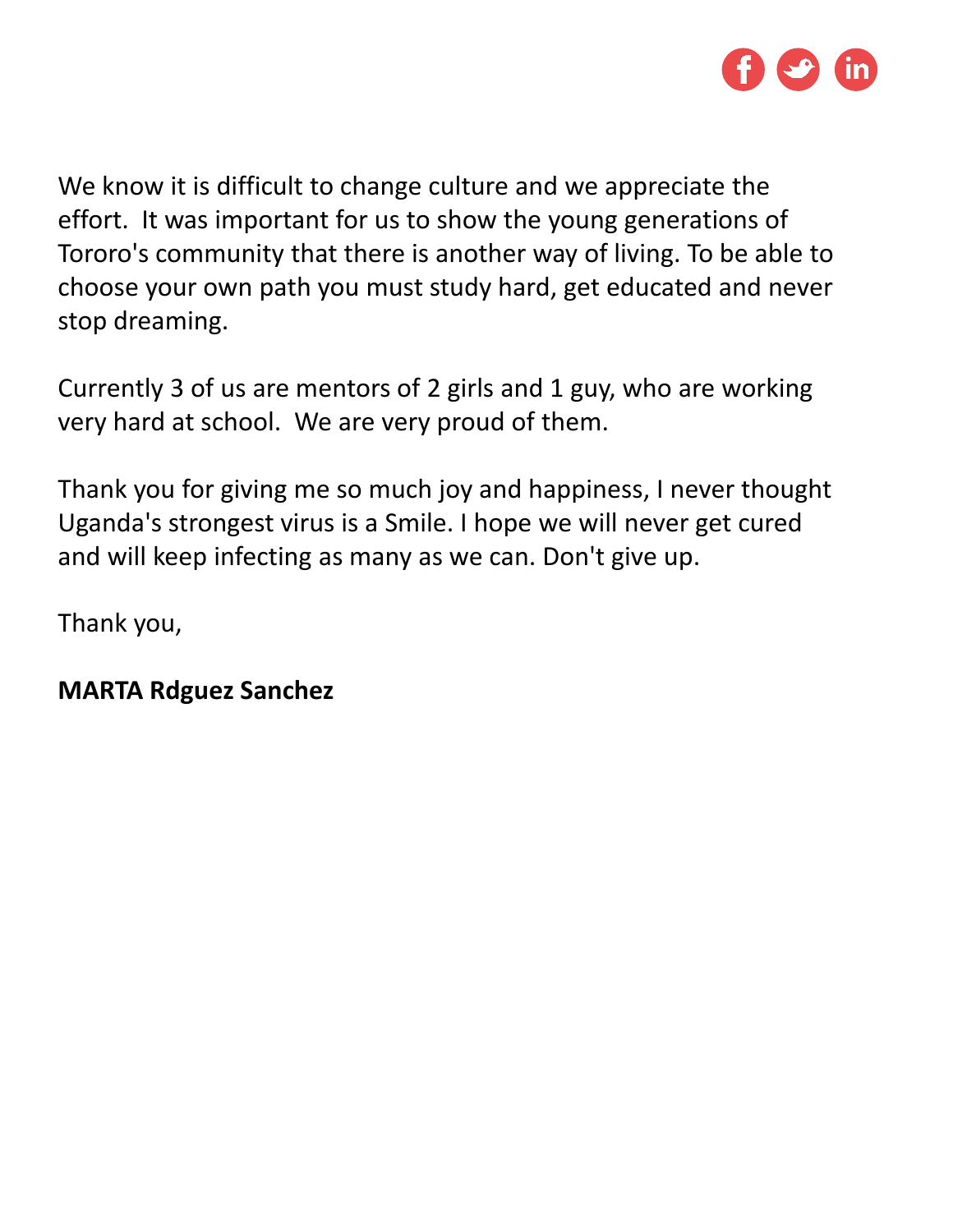



Visiting a place like Uganda leaves a permanent mark that stays with you. Anytime I see a picture or hear talk of Africa, I have faces that come to mind. I see little Miss Betty and her sweet smile and pray for the other little children I was blessed to meet during my visit. I see the Potter as he grinned while doing his work and hope that his craft is making others smile too. I see the young ladies like Faith Mary and their passion for the community and education and know they will do great things and make a difference for their people. Despite language barriers, you felt the love of the community whether that was the hug you received from strangers or the "ya ya ya" you heard when they saw you coming. In spite of the conditions, they felt the need to give a gift  $-$  a necklace, a pot, or even a CHICKEN! I've been to many countries but never one so welcoming. I will forever remember the people I met during that week in Amor Village.

#### **Jamie Harthoorn**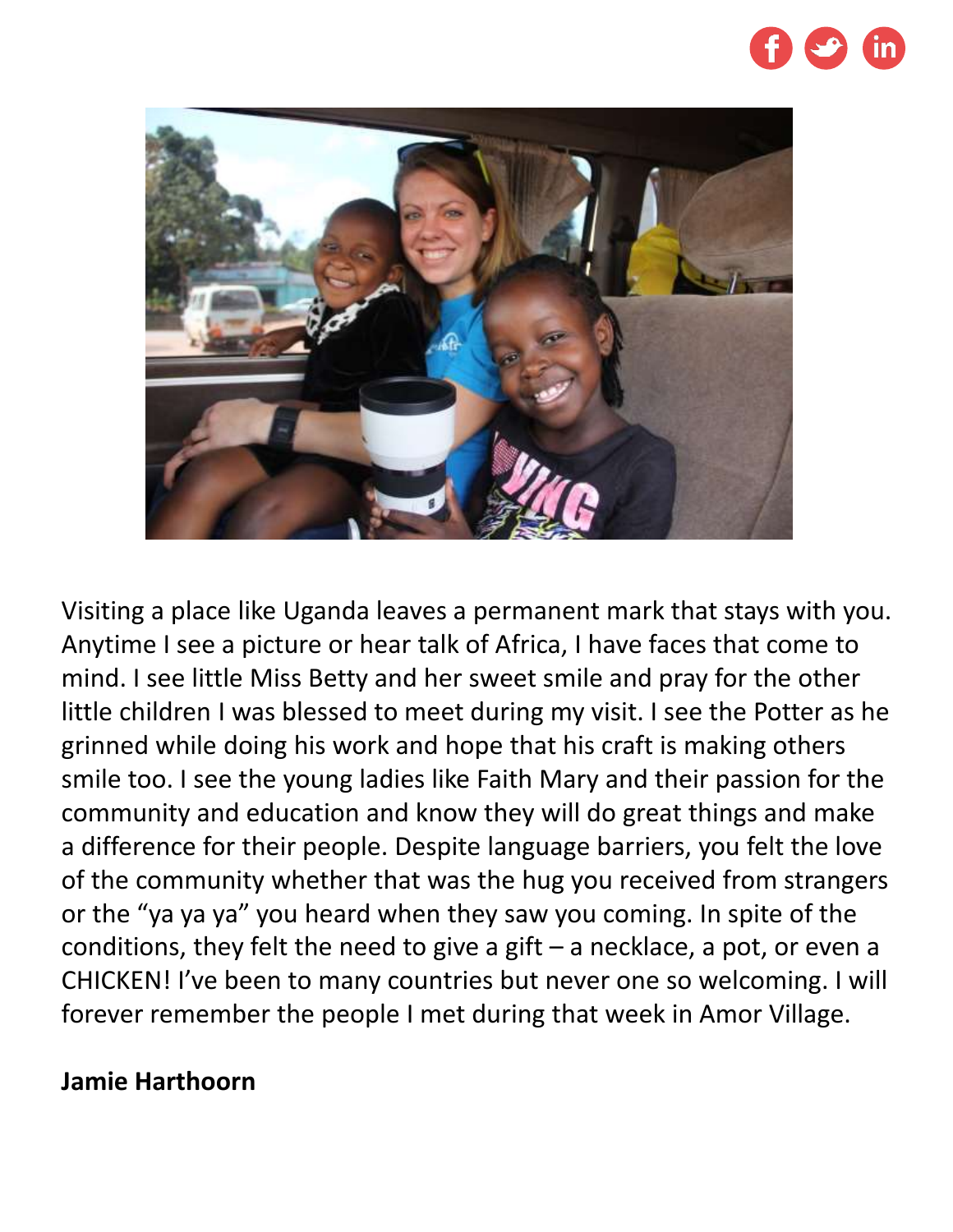I learned about your program through my extraordinary sister, Kara Lozier. She had the most fortunate experience of visiting you and your program in Amor Village, Uganda.

She was able to participate with the community and meet many of The families and children face to face. She shared her many photographs with me and told me all about the people she met and the program. It is a wonderful concept! The idea



of "education" is the best chance of success for any child. Though far away, I like being able to offer some assistance through sponsorship.

My husband Chuck and I chose to sponsor Faith at the primary school level for just \$20 a month. It means we can contribute to helping her learn and grow. I like that we can see her face in the photographs and know she is getting a chance to have a better life. I love her beautiful smile, vast potential, and knowing we are helping her achieve all that a formal education can offer her. Having the chance to assist in improving her life circumstance is a real honor.

**Best Regards to you! Kimber & Chuck New York**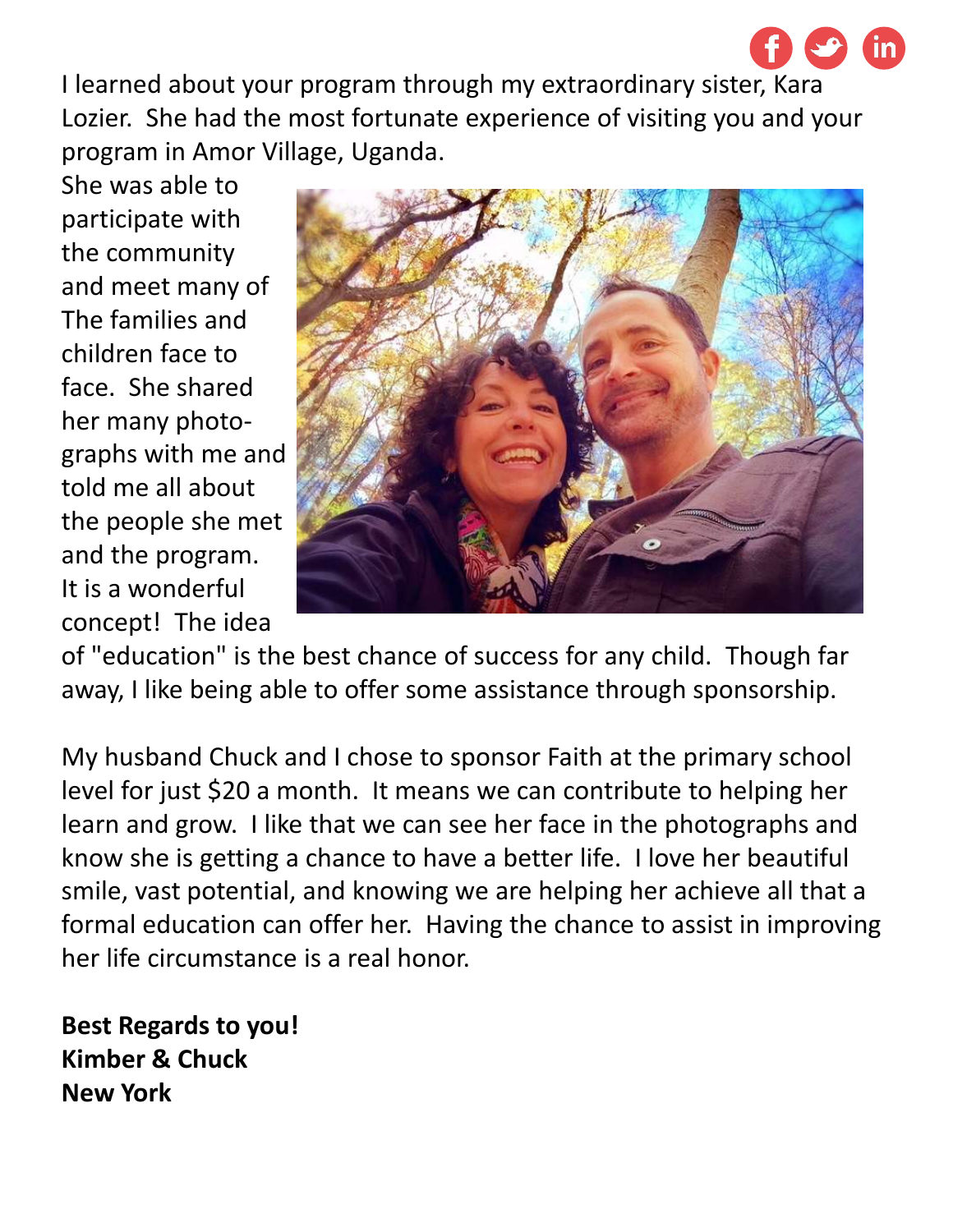

Our experience with RGCM has been an amazing experience for both myself, my daughter Liv, and my friends the Ratpack.

Liv and I first got involved back in 2012 when we both sponsored a girl - Akello and Agola. They were both only young girls 12 and 13 years old, waiting to be married off by their families. We knew this shouldn't be happening so here we are 4 years down the track and both girls are about to graduate as school teachers and be able to work and educate in their village the importance of education. And we are so proud of them.

Liv went to Uganda in 2012 then we both and 2 friends went in 2013. It was the most amazing thing I've ever done. We took our girls shopping and brought them bed sheets and blankets for them to take back to boarding school as they had nothing like this at all. We took them and brought them clothes - I remember we brought them bathers or swimmers and took them to a theme park where there was a water slide They will never forget this day as it was filled with love and fun. We stayed in the village and I visited 63 mothers of all the girls in the program at the time; they were kind and very welcoming. The small children loved that we took 100's of balloons with us, they thought we were some kind of angels. They even named a baby after me while I was there. But we were just trying to convince them how important schooling was and how bad marrying their girls off was!

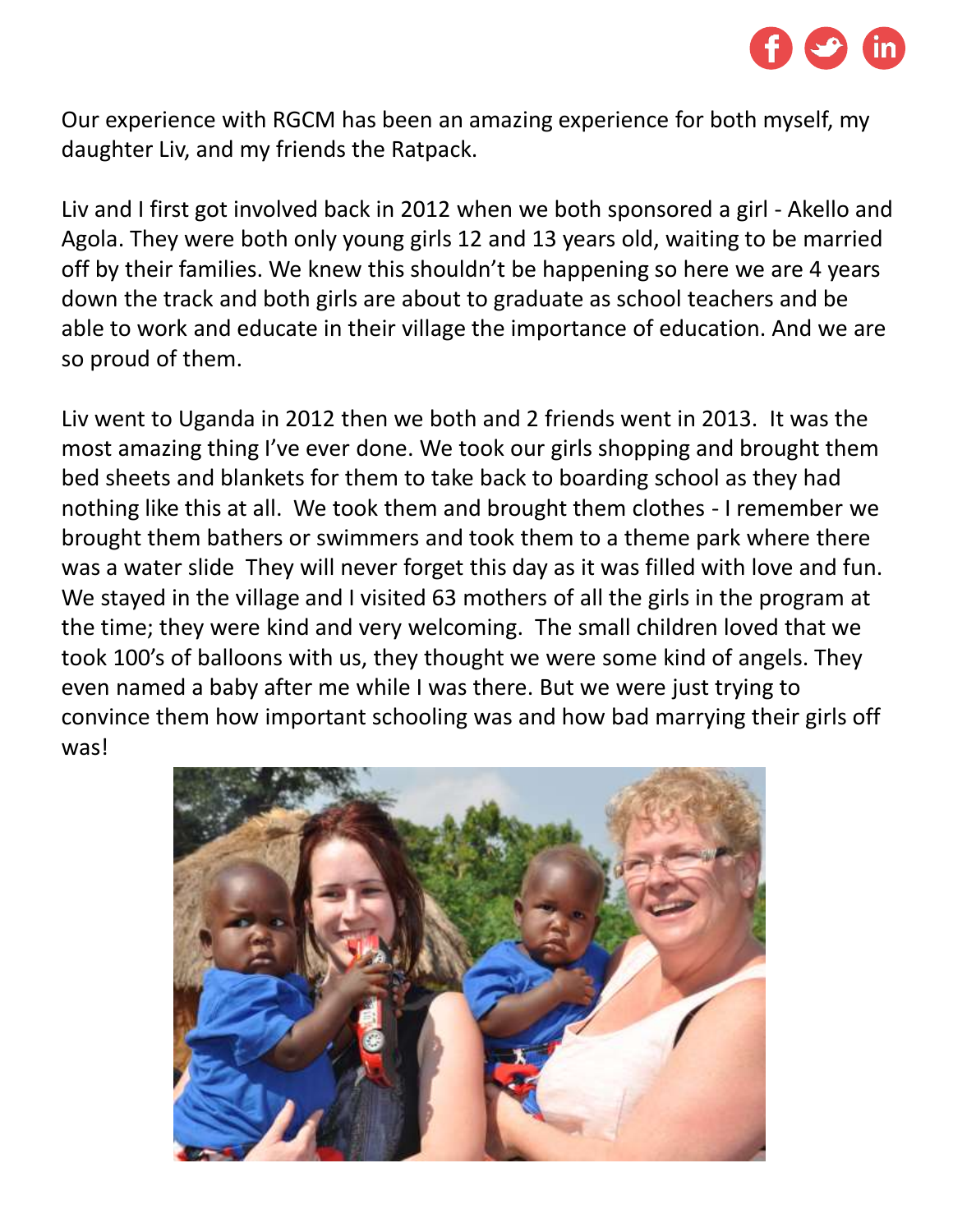

I have also been sponsoring Afripads that supplies the girls with a kit of reusable and washable pads for their monthly menstrual cycle, because prior to this they used old used carpet or leaves. And having 3 daughters myself, I know how hard this time can be.

Also in 2013, 6 friends and I (The Ratpack) have been sponsoring Sylvia to go to University and in a short few weeks she will be graduating as a Community Support Worker and will work in her village with the families. This also has been an amazing experience for the 7 of us to be able to share with her. When I went there, I arrived with a brand new laptop computer for her. This was an unforgettable moment when she opened this gift from her 7 mothers in Australia. As of this year, The Ratpack now sponsors Jas and will still continue to help out Sylvia.

**Liv Blackwood Lisa Blackwood The Ratpack Family Australia**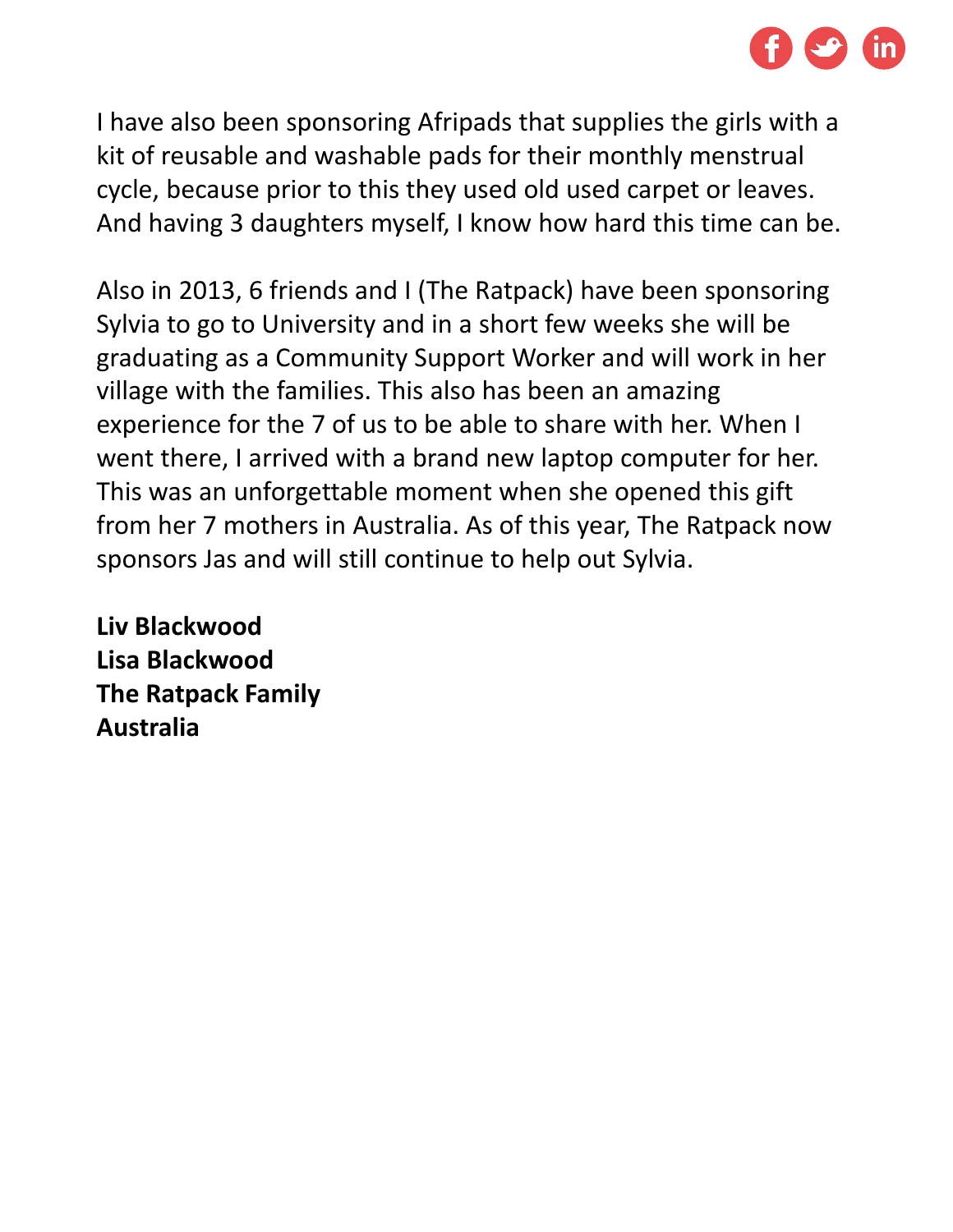



Wir freuen uns, dass wir Jackline unterstützen können, damit sie in die Schule gehen kann. Wir wissen, wie wichtig es ist, dass Kinder glücklich sind und das können sie nur, wenn sie auch Bücher lesen können und vieles Interessantes von der Welt erfahren. Wir leben in einer sicheren Welt, ohne Kriege und Not. Keiner kann sich aussuchen, in welche Welt er geboren wird, aber viele können helfen, dass es besonders den Kindern gut geht, denn sie müssen alle Chancen fűr ihr Leben bekommen. Auch unsere Freunde, Karla und Reiner, unterstützen gern Yonina und freuen sich, einem Kind in Uganda helfen zu können. Wir wünschen dir viel Kraft, Ausdauer und Optimismus bei deiner sehr schönen Aufgabe in Uganda. Auf dem Foto sind wir mit unseren Freunden Karla und Reiner in unserem Garten zu sehen. Von links nach rechts: Reiner, Ingelore, Aribert und Karla. Wir senden viele Grüße aus Deutschland.

#### **Ingelore and Aribert**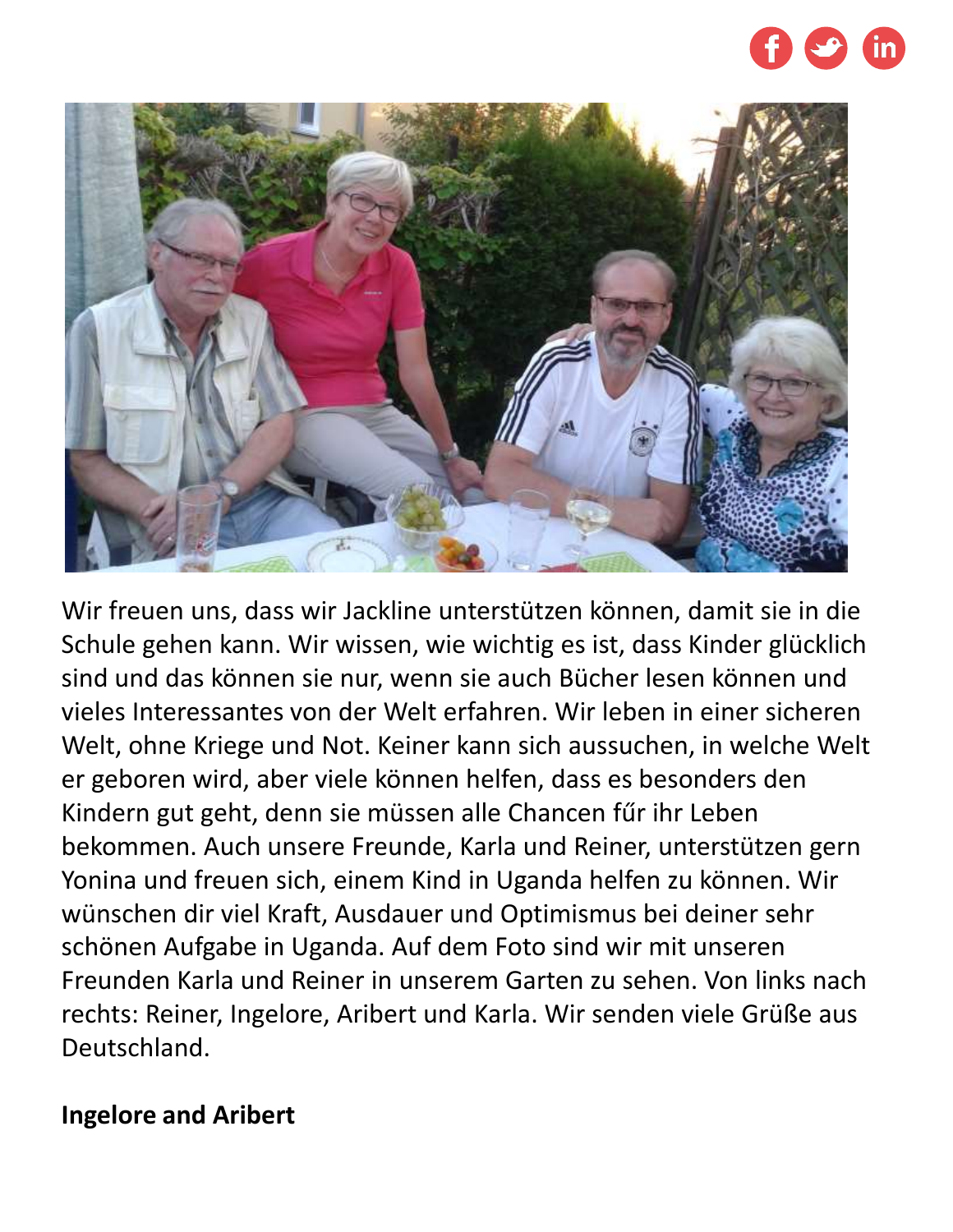

A More Balanced World (AMBW) is a non-profit organization in the

U.S. with a strong conviction that awareness and education are keys to self-sufficiency, human dignity, and a better future. When we were introduced to Beatrice in December 2015,



we knew we wanted to support the great work of PCE. We are pleased to currently be supporting five students through PCE. As an organization, we support over 150 students from twelve different countries and have learned how important it is to collaborate with a local representative in the countries we serve. Our partnership with Beatrice and PCE in Uganda has been a model that we wish to replicate in other countries.

We appreciate the regular updates and photos that we receive from PCE. This communication helps us to feel connected to Christine, Joel , Mary, and Lazarus, Samuel, Veronica, and informed of their challenges and achievements. As a result, we are confident that our monthly sponsorship payments are being well spent and that the students we support are working toward a better future for themselves, their families and their communities. The needs and challenges for young women in rural Uganda can be met and overcome with education and AMBW is proud to play a critical role in the lives of Christine, Joel , Mary, and Lazarus, Samuel, Veronica.

## **Mandy Fazeli**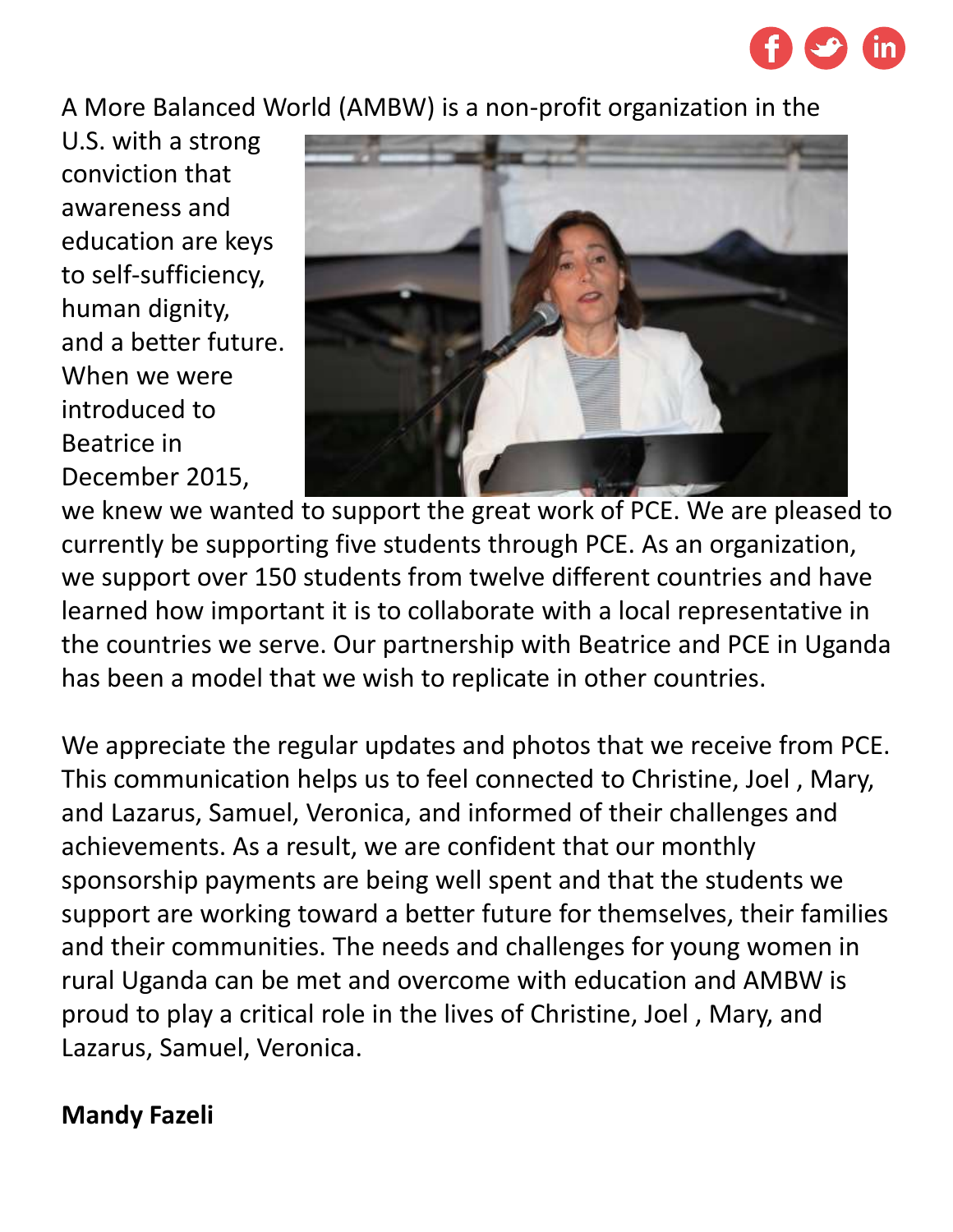

Mary is a very beautiful and deserving young lady and I am honored to be her sponsor. No young women should be denied an education or support. Having seen pictures of her and her family, I am grateful she is under the care of Beatrice, as so many girls her age are destitute and in fear.



I don't know what else to say without getting all emotional and passionate!!

## **Ellen Sumler**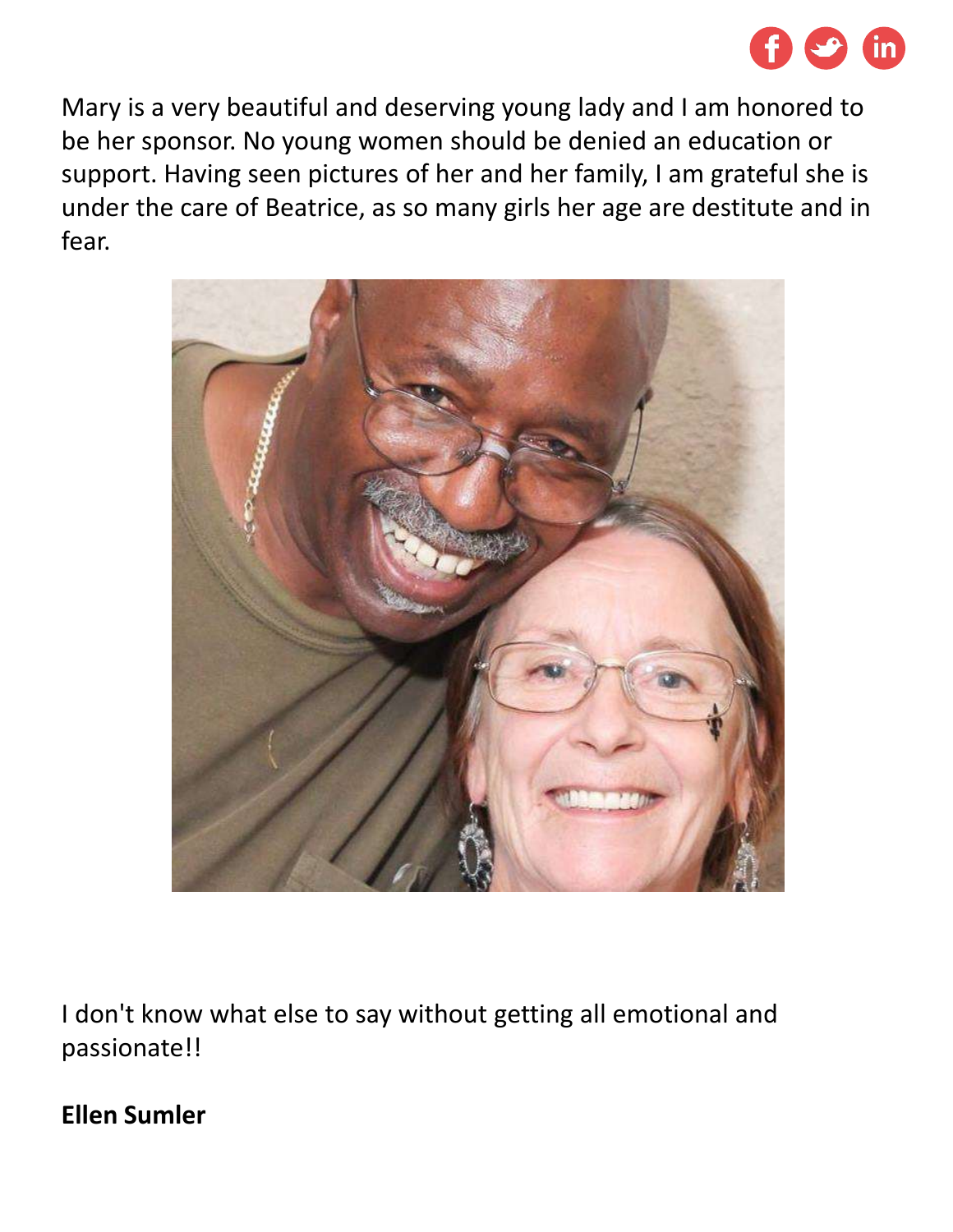

In December 2015, I had the life-changing experience of spending one week in Uganda and witnessing the work of Beatrice and PCE; experiencing life in Amor Village; celebrating the completion of the Portland Nursery and Primary School; and working with 80 of the young women in the Rural Girl Child Mentorship (RGCM) program.

The week was unforgettable. While conducting two writing workshops each day, I had the opportunity to get to know many of the sponsored secondary and university students much better. I was impressed by their leadership, motivation, and work ethics. Through some of our writing exercises, I learned about the hardships many of them have suffered and the obstacles they have overcome. I was overwhelmed by the tragedies they have faced, the huge amount of loss, and the daily struggles that are a normal part of everyday life for many of these young women. I also learned about their dreams and the commitment they each share to give back to their families and communities after their graduations. Getting to know them better was extremely inspiring.

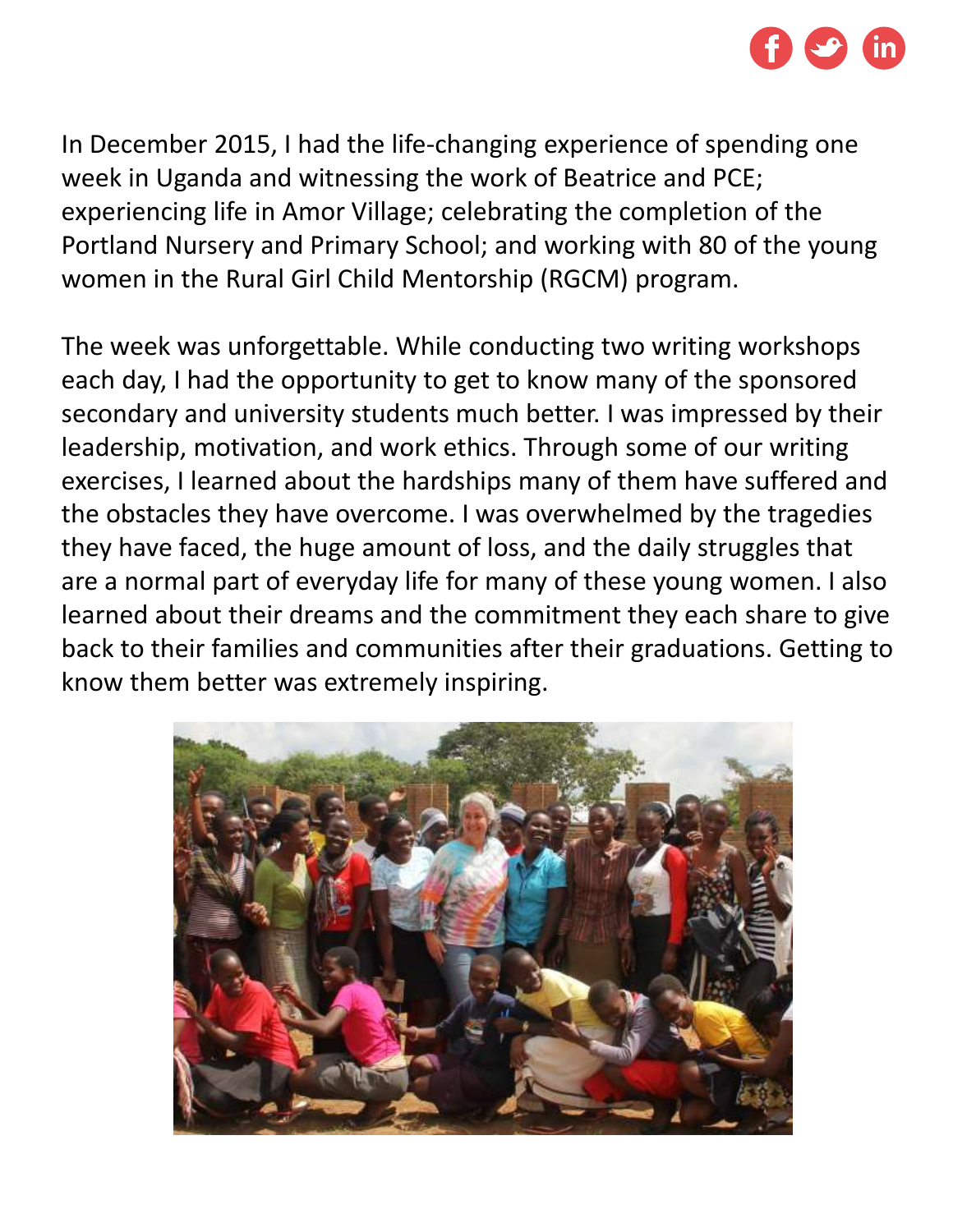

I accompanied the *Mighty Fingers Facing Change* team on several home visits. We met the families of the RGCM students, saw the compounds where they lived and toured their individual homes. It was so clear to me that the girls in the PCE programs are the pride of their villages and that they will help to lift their families out of poverty someday soon.

I had known about Beatrice and her work in Uganda for two years prior to my trip but seeing everything firsthand truly convinced me that she has changed the lives of thousands of people in and around Amor Village. The ripple effect of the PCE programs is enormous. When each girl receives the opportunity to stay in school, it touches the lives of everyone in her immediate and extended family. She becomes a role model, a teacher, a window into the world beyond the village, and the family's hope for a better future.

## **Kara Lozier**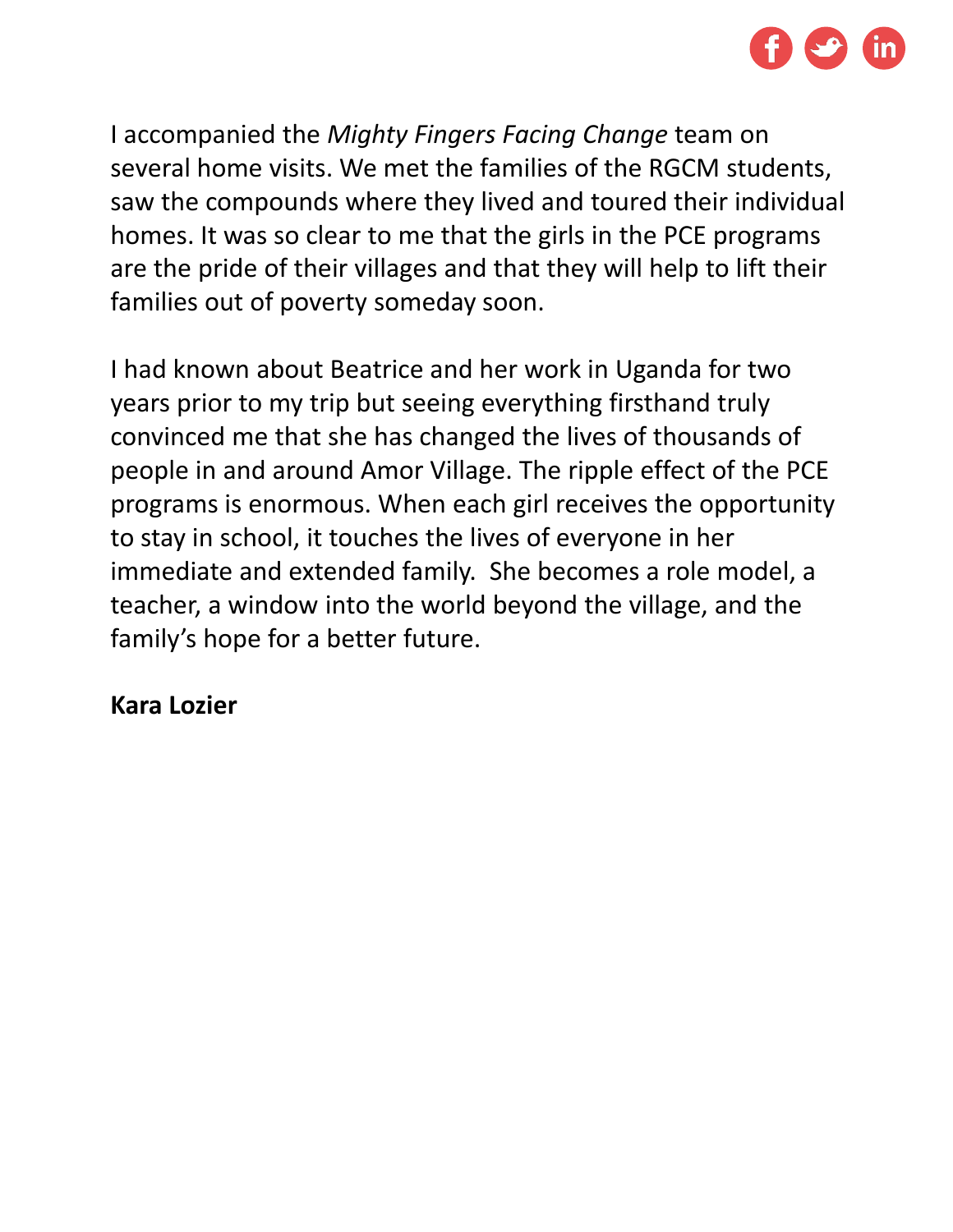

A number of years ago, for a book group, I read a book called *Half the Sky* by Sheryl WuDunn and Nicholas Kristoff. Each chapter described a different place in the world where girls and women were mistreated.

It was a difficult read as the treatment of women around the world is shocking. The only reason I was able to finish the book was that each chapter also ended with an example of someone working for change in that country.



When our book group met, we discussed what we could do to help the women of the world who hold up "half the sky." Then Julie Thompson, who was a colleague of mine at the time, told me about Beatrice's project. My husband, Jeff and I decided this was a good way to at least make a difference in one girl's life. Over the years we have watched as Solofia has grown and developed into accomplished young women who as a teacher will touch the lives of many more young girls' life, modeling for them that it is possible as a women to succeed. After almost 40 years, I am retiring in June as teacher and teacher educator. It is particularly gratifying for me to know that Solofia will continue the work that has been so much a part of my identity

#### **BARB**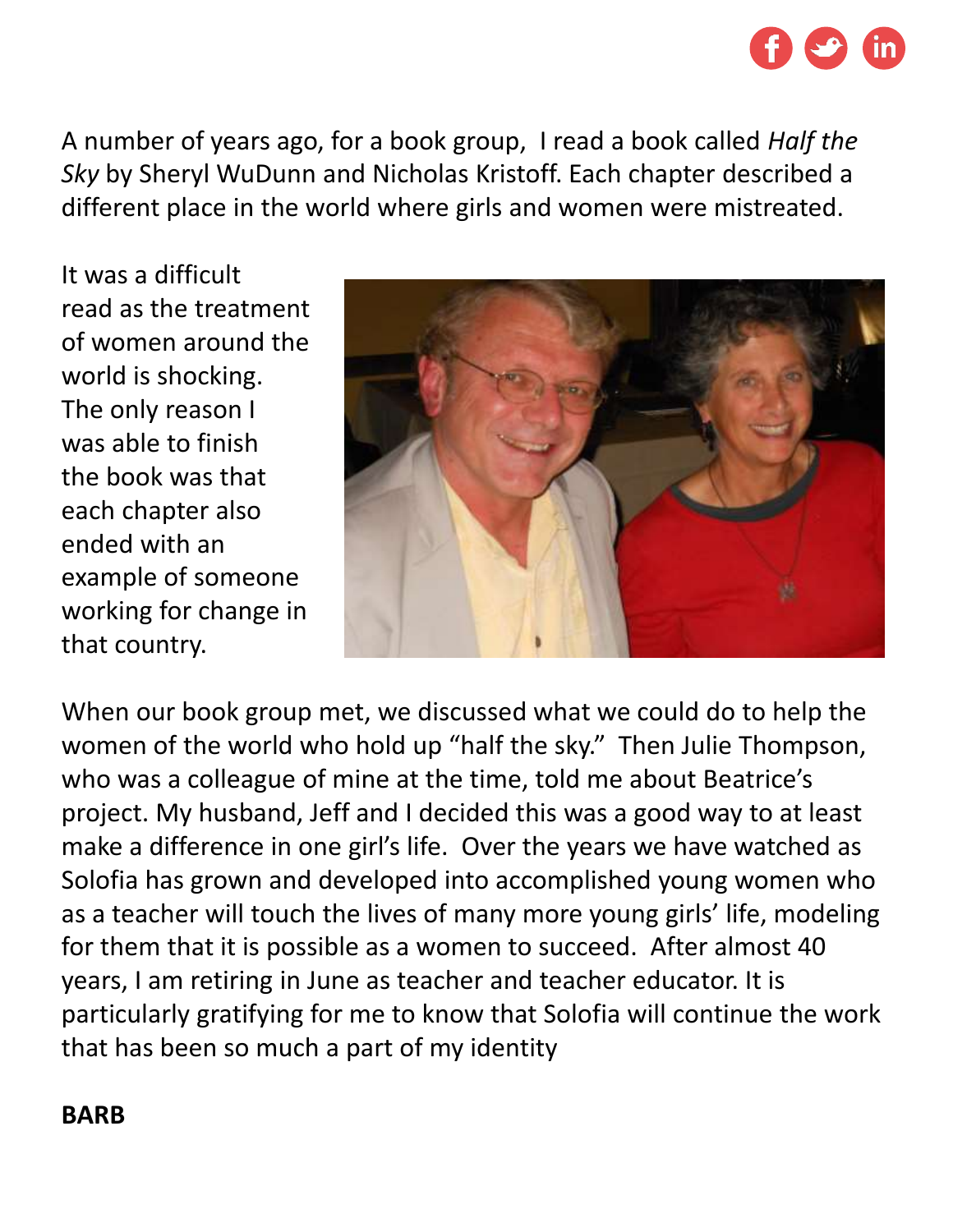



Throughout my life, I have had the tremendous privilege of being mentored by multiple teachers. These teachers were patient with me, kind to me, and worked to see and enrich my potential that I, myself, could not clearly identify. I am indebted to my mentors, and credit them with bringing me to this moment in my life. I speak their names with reverence: Mrs. Grochowski. Ms. Collins. Mr. Timmons. Dr. Wong. Dr. Osterling. Dr. Galluzzo. Bassouma. Seeing them here, in print, warms my heart and floods my spirit with gratitude. Again and again, I have marveled at the countless acts kindness they have shown me at various points in my life, and wonder how I might ever repay them. And then I was introduced to Beatrice, and I realized I had been presented with a small way to begin to honor what they had done for me, by paying this kindness forward.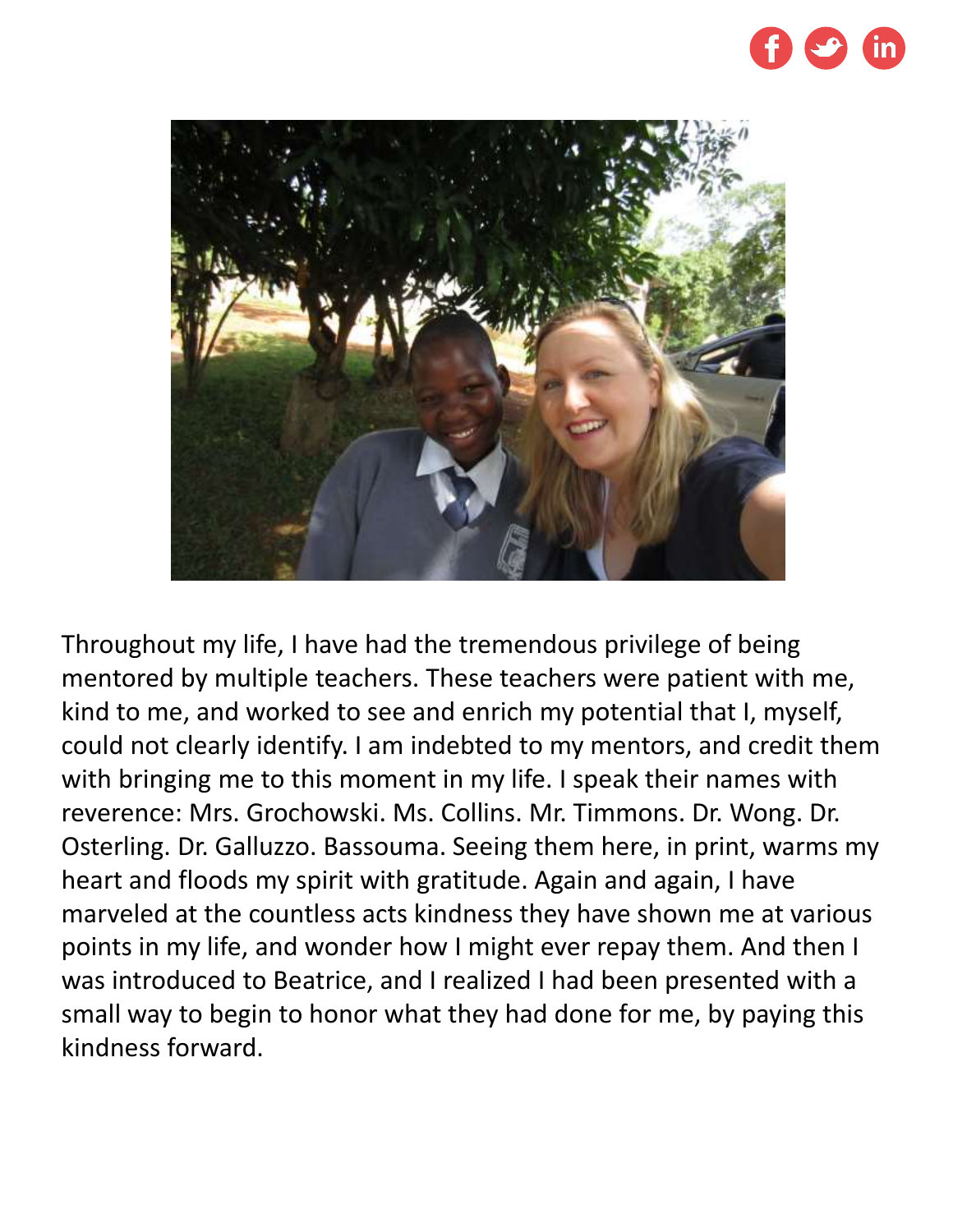

Introduced through a mutual friend, I was captivated at the work Beatrice does, serving as a tireless activist in her press for educational access for young women. Through Beatrice, I was introduced to Constance, a thoughtful and passionate young woman, on the path to continuing her education and seeking a career. To my great privilege and joy, I am happy to fund the educational expenses for Constance, and was delighted to spend several days with her in Uganda, where I got to know, first-hand, her tenacity, her dedication, her humor, and her commitment to learning and growth.

I am so excited to see Constance on her journey, pressing forward to new insights and learning. My hope is that she finds fulfillment and reward in her life, and that if the opportunity should present itself, she will pay forward this mentorship in ways that will be meaningful and transformative for others. She is a beam of joy in my world, and I am thrilled at her continued success

## **ANITA BRIGHT**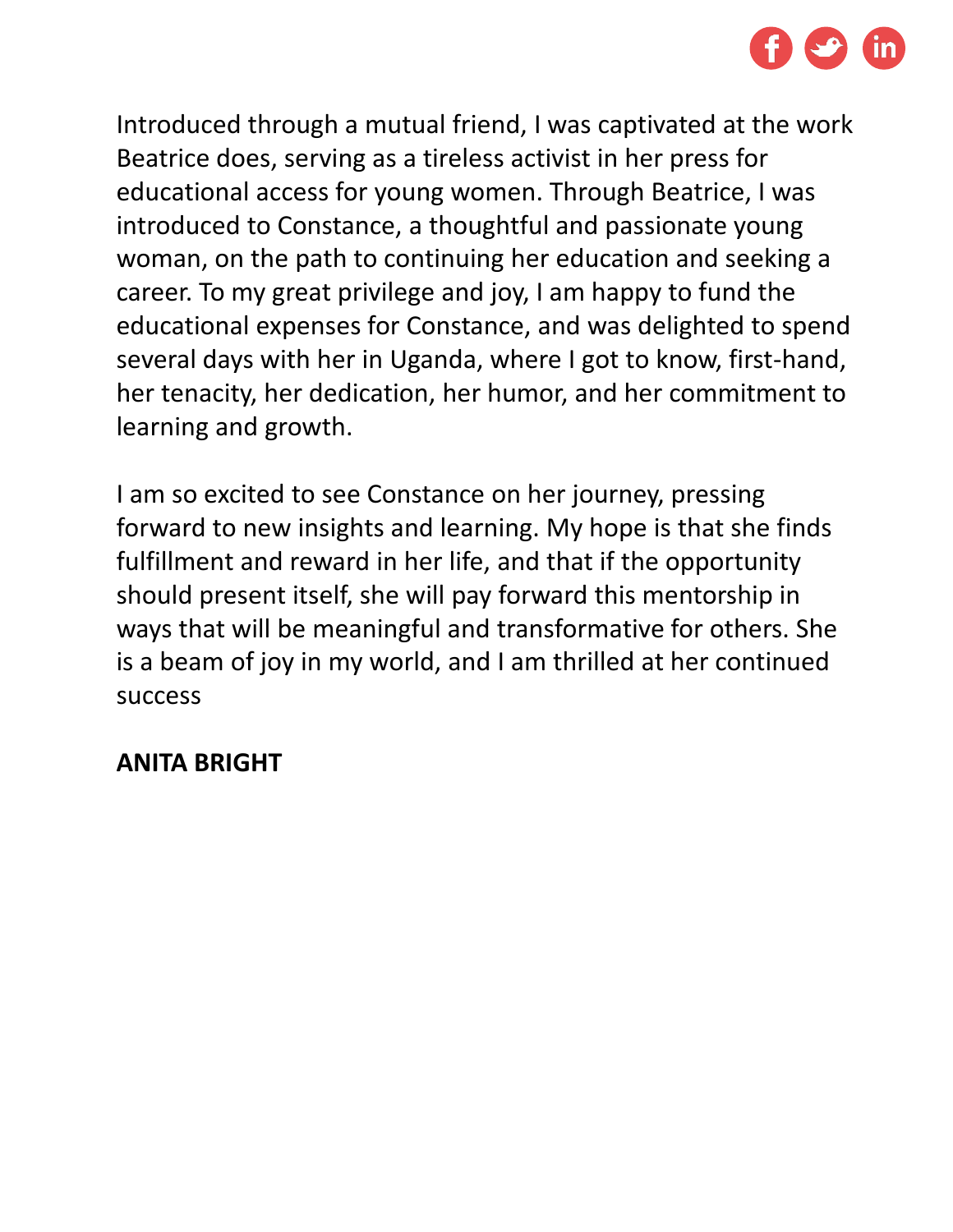



I first connected with Beatrice Achieng Nas online through World Pulse in early 2013. I had recently returned from my first trip to Uganda and wanted to connect with girl champions in East Africa. Beatrice's passion and resilience inspired me and made me want to call her 'sister'.

I had the opportunity to meet my sister face to face during my second trip to Uganda in the summer of 2013. We arranged to meet in the parking lot of a petrol station in a busy neighborhood of Kampala. I immediately recognized Beatrice by the radiance of her smile. Bea and her girls welcomed me into their home, and we shared delicious food and stimulating conversation. Beatrice took me to visit several of the schools in and around Kampala where RGCM girls study. The girls were bright and determined and exemplify the idea that 'an educated girl is an educated nation'. Beatrice also helped me organize the first meet-up of World Pulse members in Kampala.

During my next visit to Uganda in 2015, Beatrice took me to Amor Village, her home in Tororo District. Once again, Beatrice's family embraced me with open arms. I met many of the parents of RGCM students and observed the young learners at the Portland School. PCE Foundation not only educates girls, but partners with communities to create positive change. I am proud to know Beatrice and to have connected with so many empowered, rising girls.

#### **JULIE COLLURA**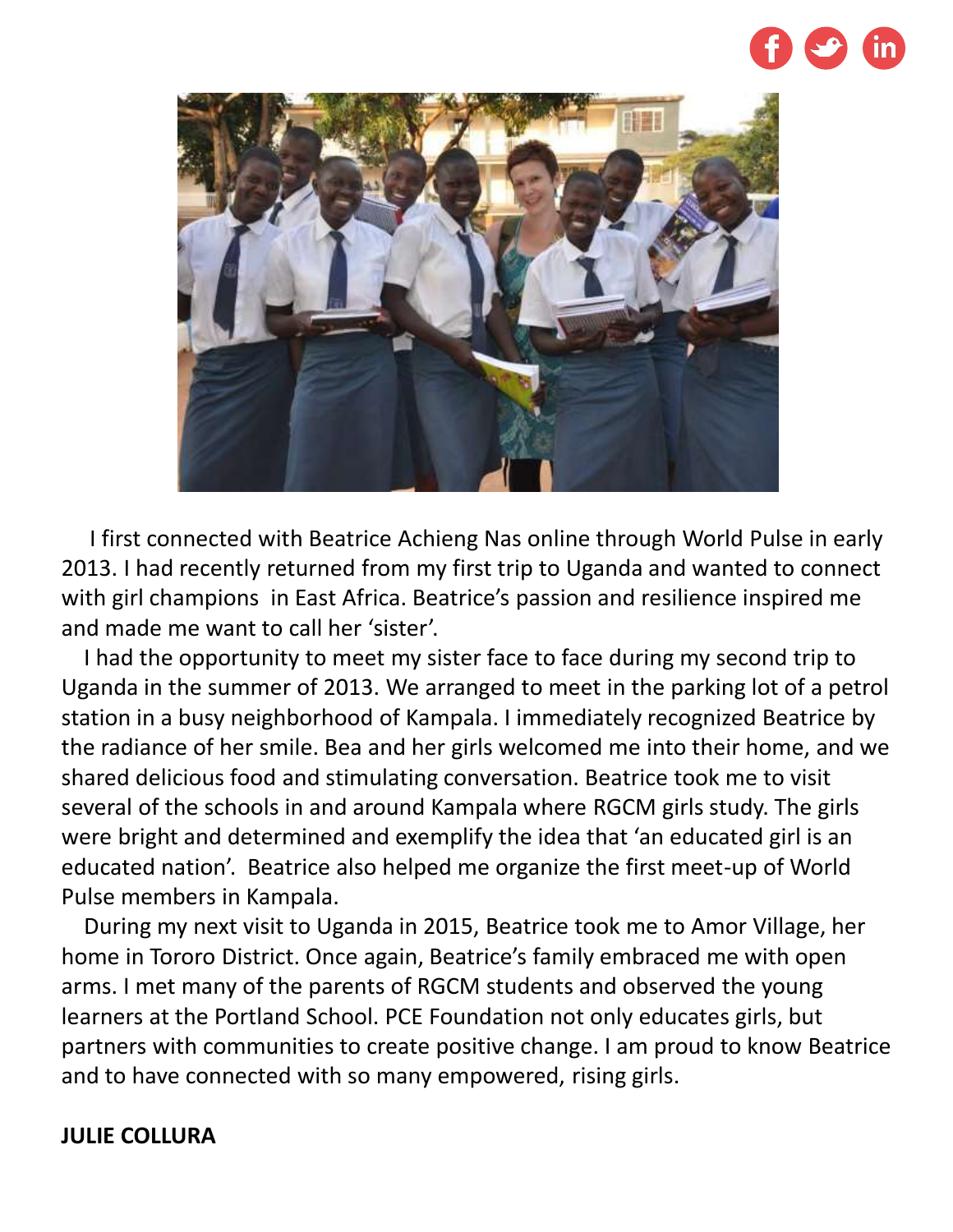

My husband Jim and I made our first trip to Uganda in 1999. I was participating with a medical mission group and Jim was doing construction work on a school. Sometime after our return we received a letter from a young girl asking us to please come back to Uganda to help her cousin who had fallen into some difficulty since we had met her there. We were unable to return but did correspond with the girl (Beatrice). She told us that her greatest wish was to attend school but that she was sitting home due to a lack of funds for tuition. When we learned that the cost was fairly reasonable, we began to help support her through high school. After graduation, she wanted to attend college to study Information Technology. We were amazed that someone who grew up in a rural village with no electricity even knew about IT but we agreed to help when she was accepted to Makere University. This was more expensive and my sister, father and others contributed to the expenses in an effort to keep her in school. With the limited funds that we sent her, Beatrice was able to complete her education. During this time, our communication progressed from letters to e-mail and we became very close. We are parents of three sons and Beatrice became the daughter that we never had.

Beatrice eventually went to work for "Build Africa", an NGO operating in Uganda. After several years, she wanted to start a program of her own enabling rural village girls to obtain an education as she did. She was able to match some girls with sponsors from around the world and because of her IT training, she kept the mentors in contact with their students by means of photos and Skype. She did a great job promoting communication and transparency in her own NGO.

Beatrice was selected by World Pulse to travel to the US to speak on their lecture series. She was also chosen to participate in a Communications training program by US AID. She was able to visit us in our home in Kentucky on this trip.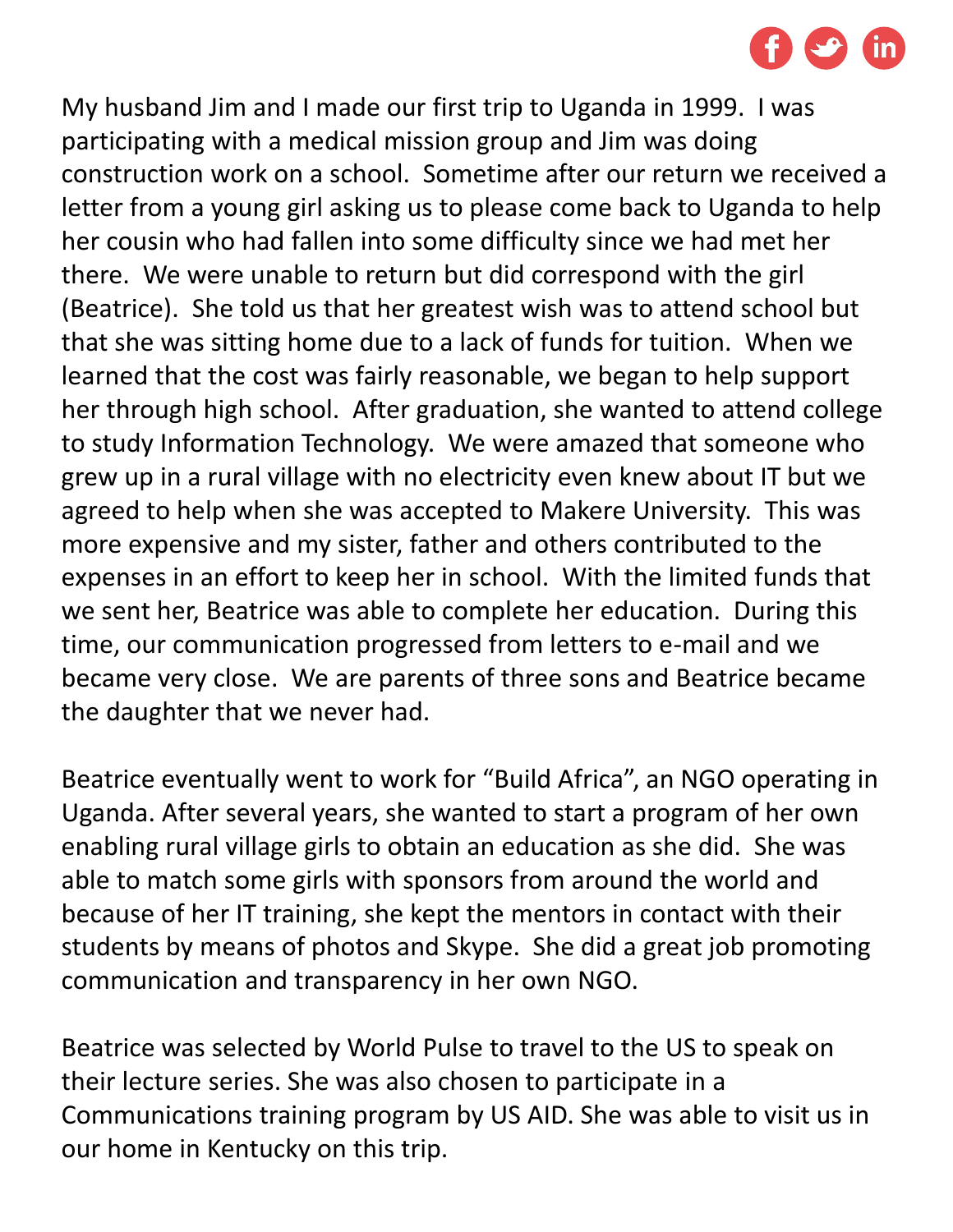

Later Beatrice came to the US for a four month Community Solutions Program at Wellesley College in Boston, and this time her four year old daughter Becky traveled with her and stayed with us in KY while Beatrice was at school. It was a joyous time for us having a child in our home again and she and our granddaughter became fast friends.

I recently made my fourth trip to Uganda. With each visit I have become more comfortable with the cultural differences and better able to understand how to effect change. As outsiders we cannot travel to another country with the idea that we can "fix" their problems, but if we participate in working with the local people with the idea that they can make positive changes themselves, amazing things will happen. My relationship with Beatrice and Becky has been one of the greatest blessings in my life and it has expanded to include family, friends, and some wonderful people from all around the world.

It is incredible what Beatrice has been able to accomplish both in Amor village, and with the rural girls enrolled in the RGCM program with the funds and assistance that she has received thus far.

The girls that are being supported are the hope of change for the coming generations. A girl with an education can support herself as need be and inspire and help others to obtain an education as well. Without education, women have no power or say in the direction that their lives take. I can't stress enough the difference that their education makes and the ripple effect that it may have. I was able to meet with many of the girls themselves in Kampala. They are bright, eager to learn, and grateful for the opportunity they have been given.

I also spent three days in the village of Amor. It has changed incredibly since the last time that I visited in 2009 and is now like no other rural village that I have seen in all of Uganda.

Behind her home is a separate building constructed from a shipping container which is her office. Records are kept here and it is as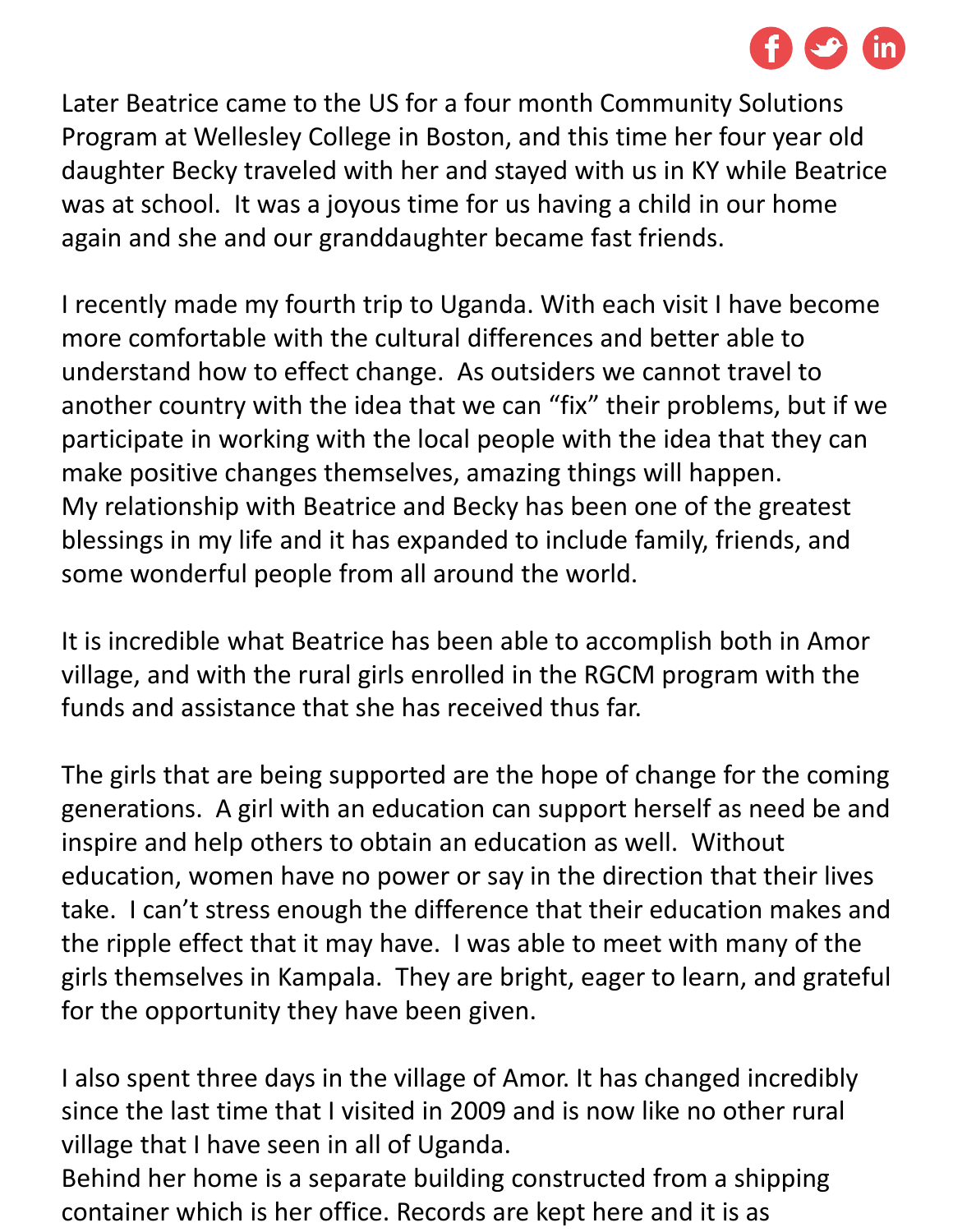

There is a beautiful field of almost ripe pineapples, an orchard of mango trees which is fenced, and beehives which have been set up under some of the trees. There is a sheltered "piggery project" well started and the pig manure is turned into methane gas which is used for cooking on a stove. A few homes have solar lights which were provided by sponsors. This is huge in a village with no electricity!

All of these initiatives are intended to help support the Portland School (a beautiful new primary school in the village) and also help with the considerable cost of transportation as well as unexpected costs encountered by the sponsored students.

The villagers who work on the projects are also able to use some of the produce to improve their family's diets.



The changes that I have witnessed are truly extraordinary. Where previously, the future was a one way street to an early marriage and a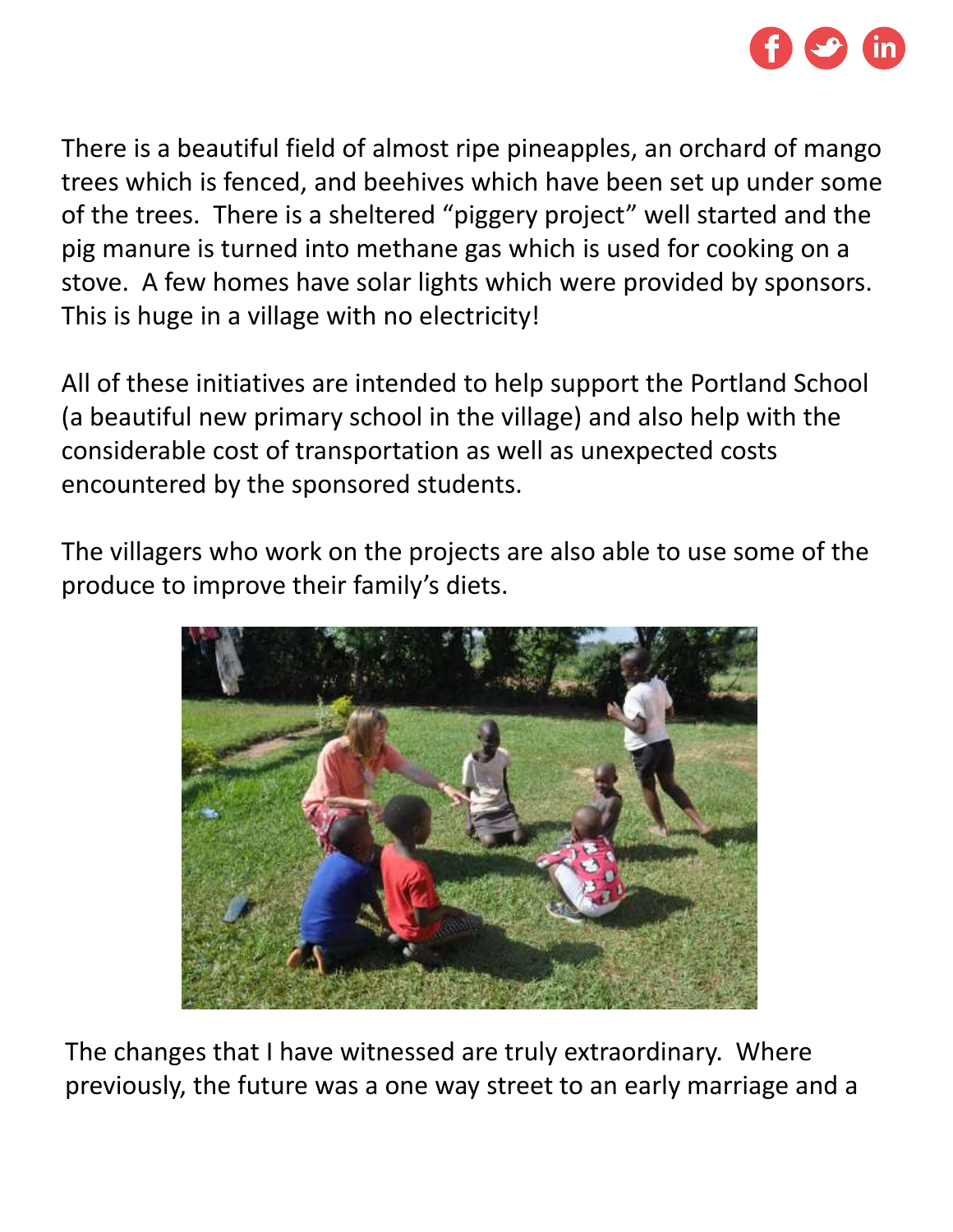

life with no hope or options, these girls now have a pathway to personal freedom which they could only dream of before.

These initiatives have brought about a profound change in the villagers themselves. Initially they were reluctant to let their girls attend school. Girls were to work at home or be married off for a bride price. Now they are proud to have a girl in the program. Parents are working together. THEY planted the mango trees. THEY made the bricks from straw for the village meeting building and shelter for victims of spousal abuse. (this building has yet to be roofed due to lack of funds), THEY have organized a parents meeting which is held the last Saturday of every month to discuss general school issues, the problems and value of keeping girls in school and general parenting issues. THEY have organized a microfinance group which meets every Thursday. There is a chairperson to conduct these meetings and everyone has a say.

It is planned that every family will keep ten chickens with the proceeds from meat and eggs to go toward the girls' transportation costs. Beatrice herself has three chicken incubators in her living room and a chick warmer in the cooking area.

Parents now feel empowered that they can ensure a better future for their children. These awesome changes have laid the foundation for girls to continue their education and enter high school. Back when Beatrice first proposed starting this program, I stressed to her the importance of transparency. To that end she invited all of the student mentors to visit and see what she is doing. An amazing number of them have done so.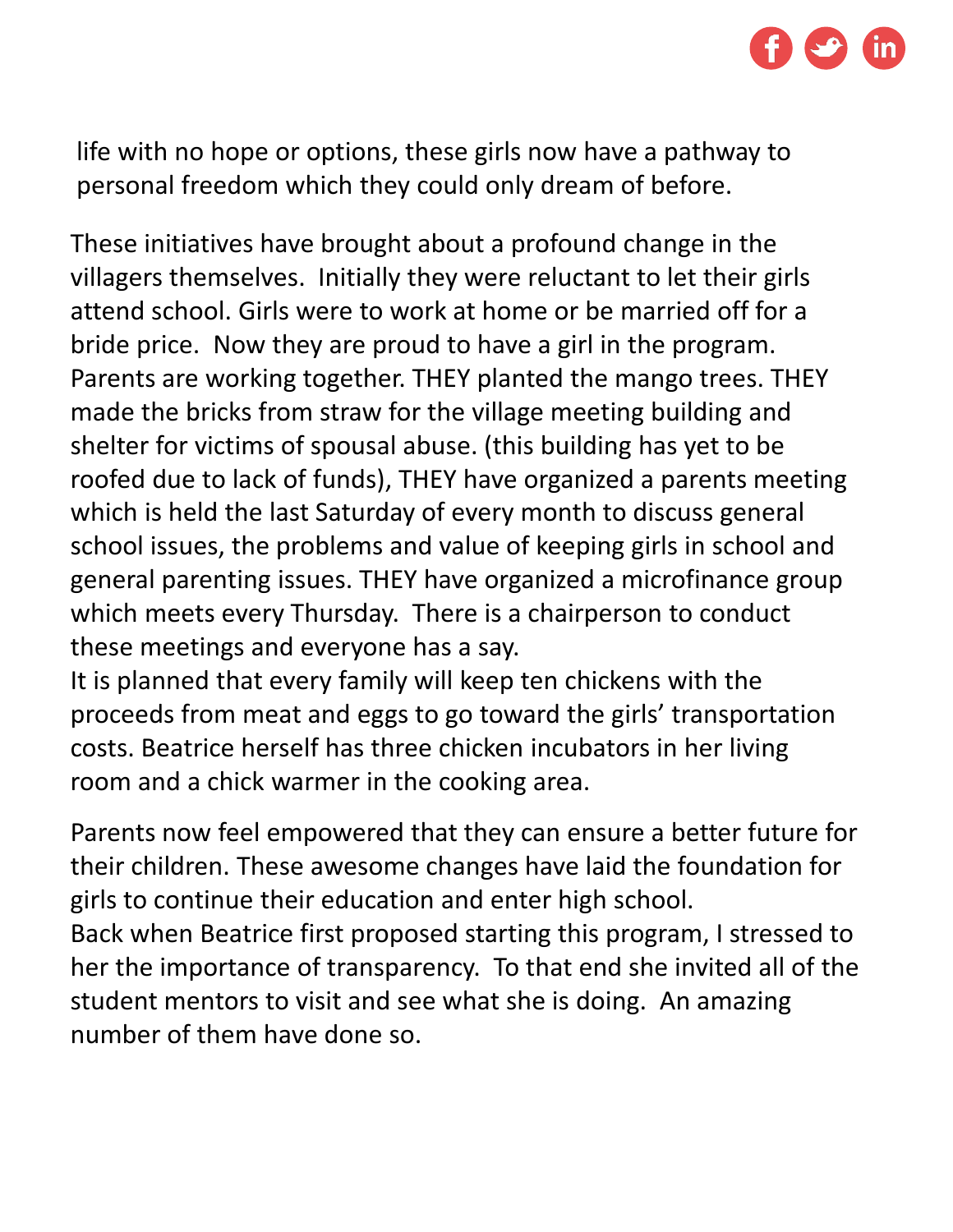

I do know that she struggles to find support for all of the girls in her program and is currently concerned that she may have to drop some of the ones who have no sponsors. I have no idea how she supports all of the orphans and abused women that she takes in. She tells me that "God has somehow provided a means", but I know that she often feels that the weight of the world is on her shoulders. She shares everything that she has, and does without herself.

When it was time for me to leave, the villagers gathered with me and held hands in a circle while they prayed for my safe travel. I felt truly blessed!

If you have any questions or anything that I can help you with, please let me know.

Sincerely,

REBECCA HOWARD 555 Frogtown Rd. Sadieville, KY 40370 [Sadieville555@yahoo.com](mailto:Sadieville555@yahoo.com) USA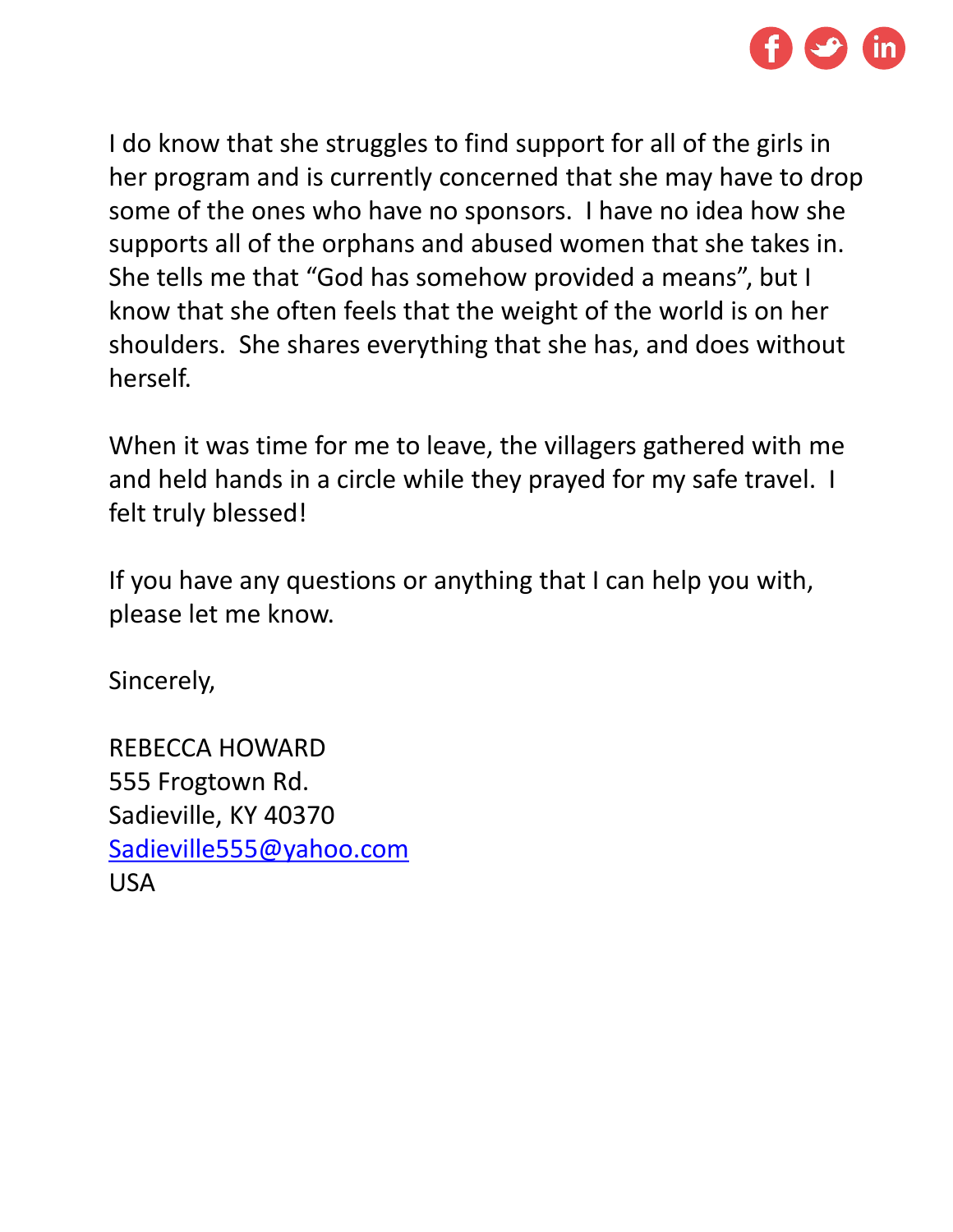

I first started communicating with Beatrice while she was still in secondary school, and was a frequent correspondent during her time at the University. My sister Becky and I were simply hoping to make a difference in this one young girl's life. Little did we know how much of a difference



she herself would make in the years to come.

In just 5 short years, PCE Foundation has taken 103 young girls (and a few boys) out of absolute grinding poverty, and put their feet on a ladder to a better life simply by sending them to school. It's not an easy climb, not for those who have to do the work at school, or for their families who must do without their help in the fields, or even for us, the mentors, who are funding their education, but someday in the not too distant future, we are going to be awestruck by what's been achieved.

Right now, out of those 103 students, 22 are currently attending universities or technical schools; 14 more are in the primary teachers' college, and another 8 are in nursing school.

Those 44 students are all working to earn degrees and certifications that will not only help them support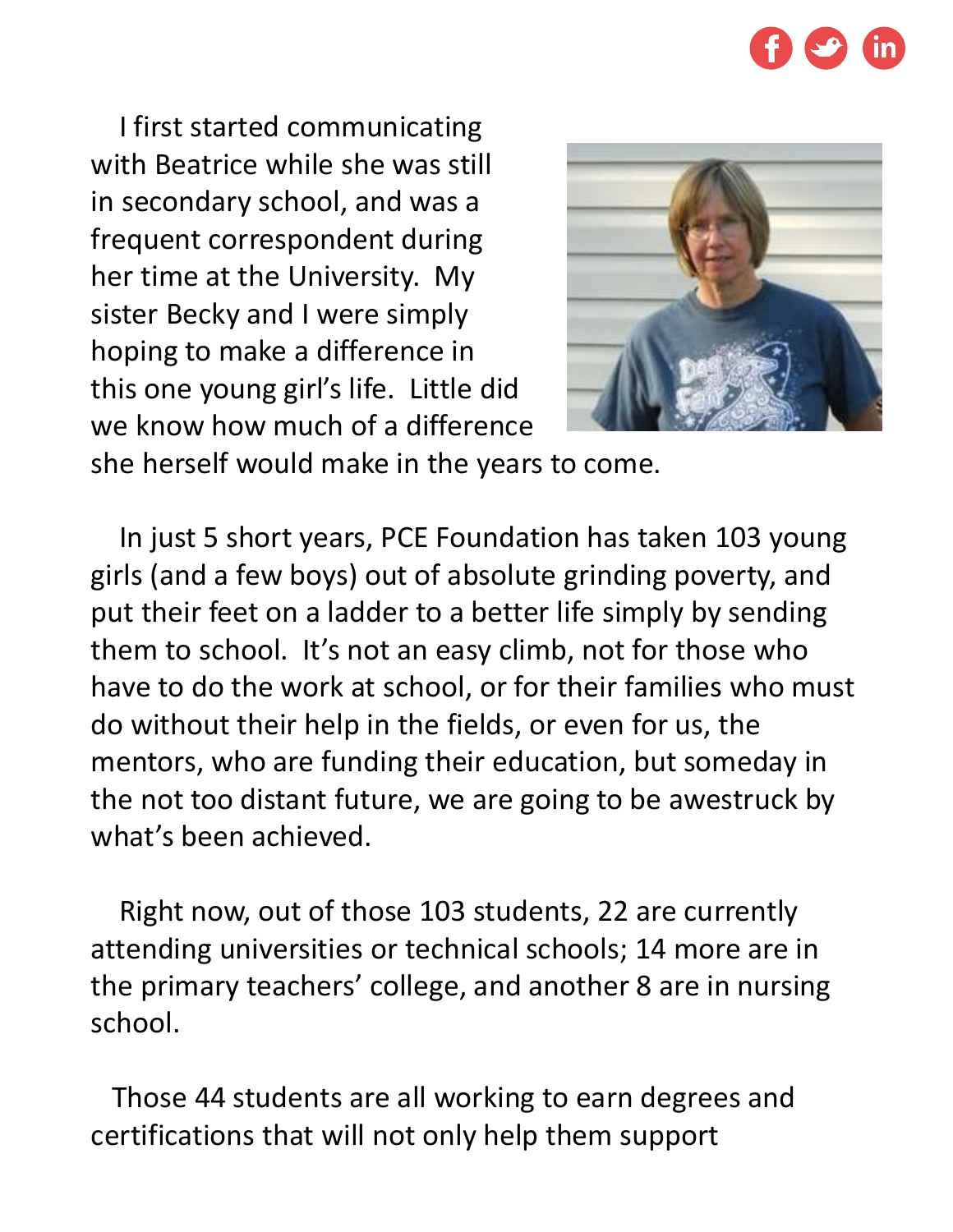

themselves and their families, but whose skills will vastly improve the quality of life for their entire community.

Where would they be today if those who are sponsoring them had turned away instead? It's not too hard to guess.

Nearly all the girls would be married off. Many would have babies to try to raise in that same endless cycle of poverty, some would have been exposed to AIDS/HIV, a few might have died in childbirth. Not much of a future.

So in some ways we are miracle workers! And the miracle that we are bringing about right now will in time multiply as these students go out into the world to bring about their own changes. Thanks to Beatrice, I've seen it happen, and now I'm looking forward to seeing what light my own mentee, Susan, can bring to her community.

For all of us with students still in secondary school, their time too is coming. Advanced schooling is more expensive; some of us may need to find partners among our friends and family to be able to continue to fund their education, but I hope that we can somehow persevere until they too have reached a point where they can make a difference.

I know there are many students whose writings or artwork is included in this magazine who do not have sponsors. Some of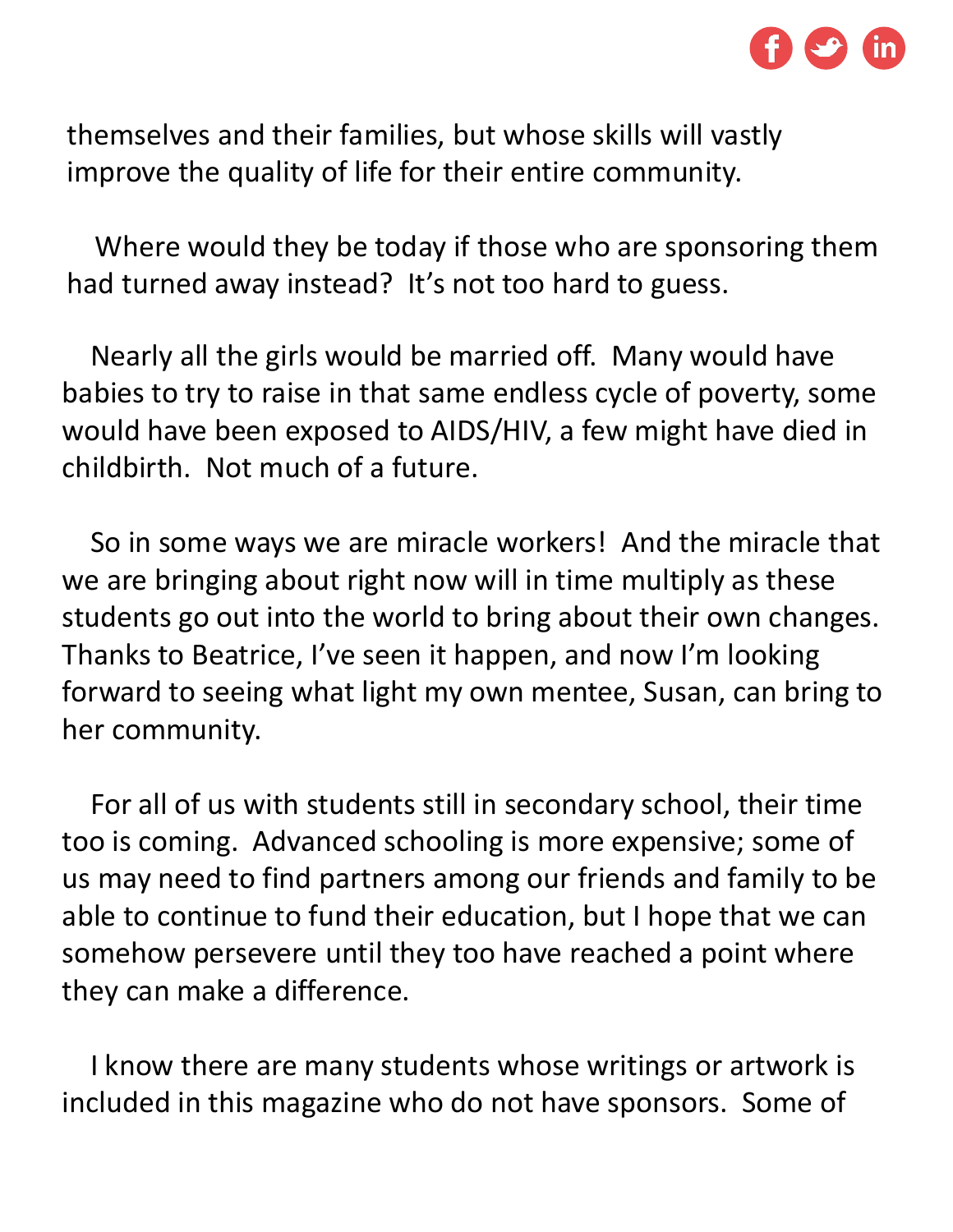

these young people could change the world if given a chance, but they need an education.

Perhaps if we share this publication, there might be someone else out there ready to create a miracle.

Shelby Young, USA